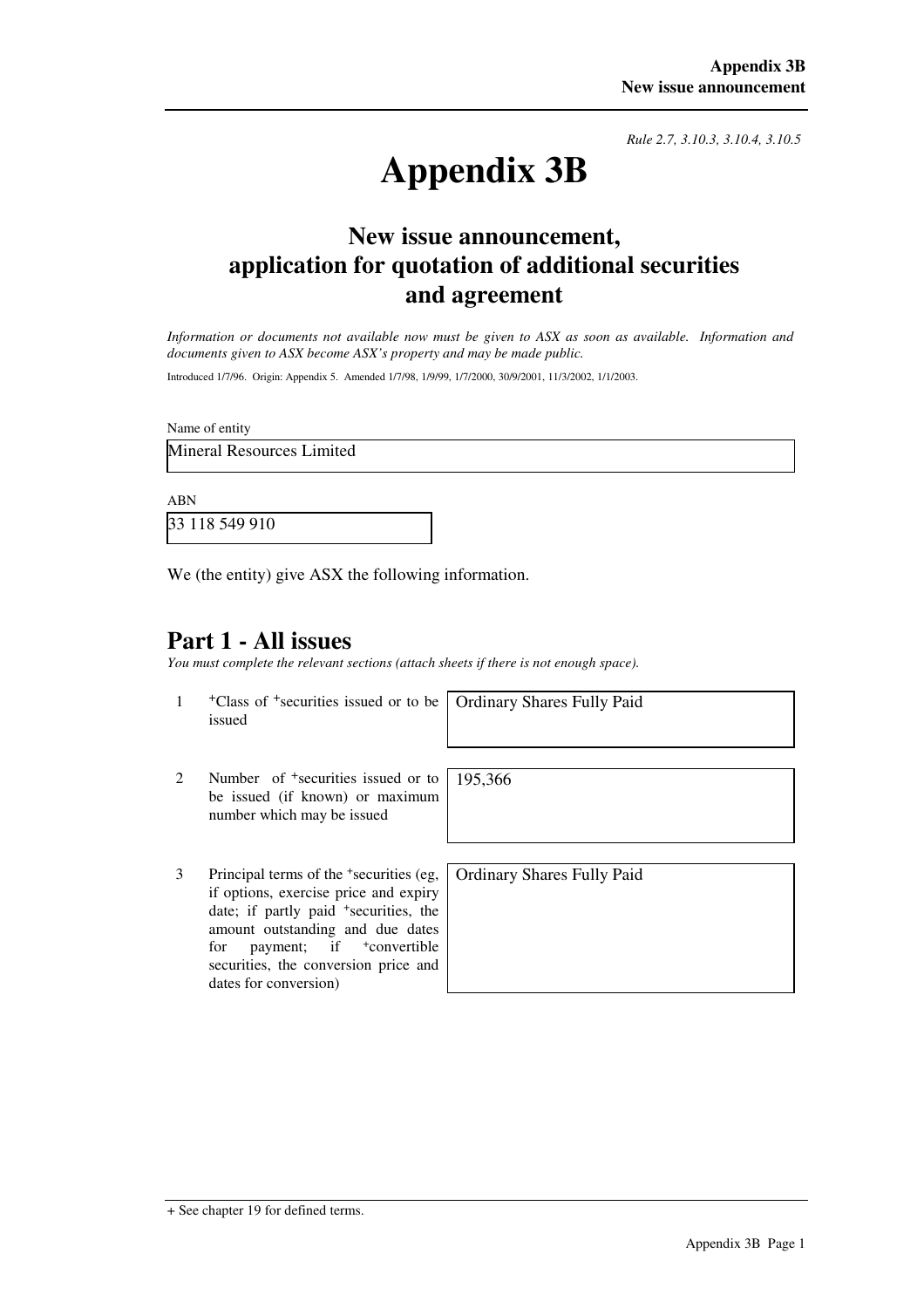- 4 Do the <sup>+</sup> securities rank equally in all respects from the date of allotment with an existing <sup>+</sup>class of quoted + securities? If the additional securities do not rank equally, please state: Yes
	- the date from which they do
	- the extent to which they participate for the next dividend, (in the case of a trust, distribution) or interest payment
	- the extent to which they do not rank equally, other than in relation to the next dividend, distribution or interest payment
- 
- 5 Issue price or consideration 1. \$172,400 for 40,000 shares issued on exercise of unlisted options expiring on 31/12/11 at an exercise price of \$4.31
	- 2. \$450,000 for 100,000 shares issued on exercise of unlisted options expiring on 31/12/11 at an exercise price of \$4.50
	- 3. \$81,700 for 10,000 shares issued to CPU Share Plans Pty Limited in its capacity as trustee of the "Mineral Resources Limited Employee Share Trust" to be held on behalf of participants in the Mineral Resources Limited Employee Share Option Plan
	- 4. 45,366 shares issued as consideration for the acquisition of fully paid ordinary shares in Mesa Minerals Limited in accordance with the off-market takeover offer lodged with ASIC on 6 April 2010

<sup>+</sup> See chapter 19 for defined terms.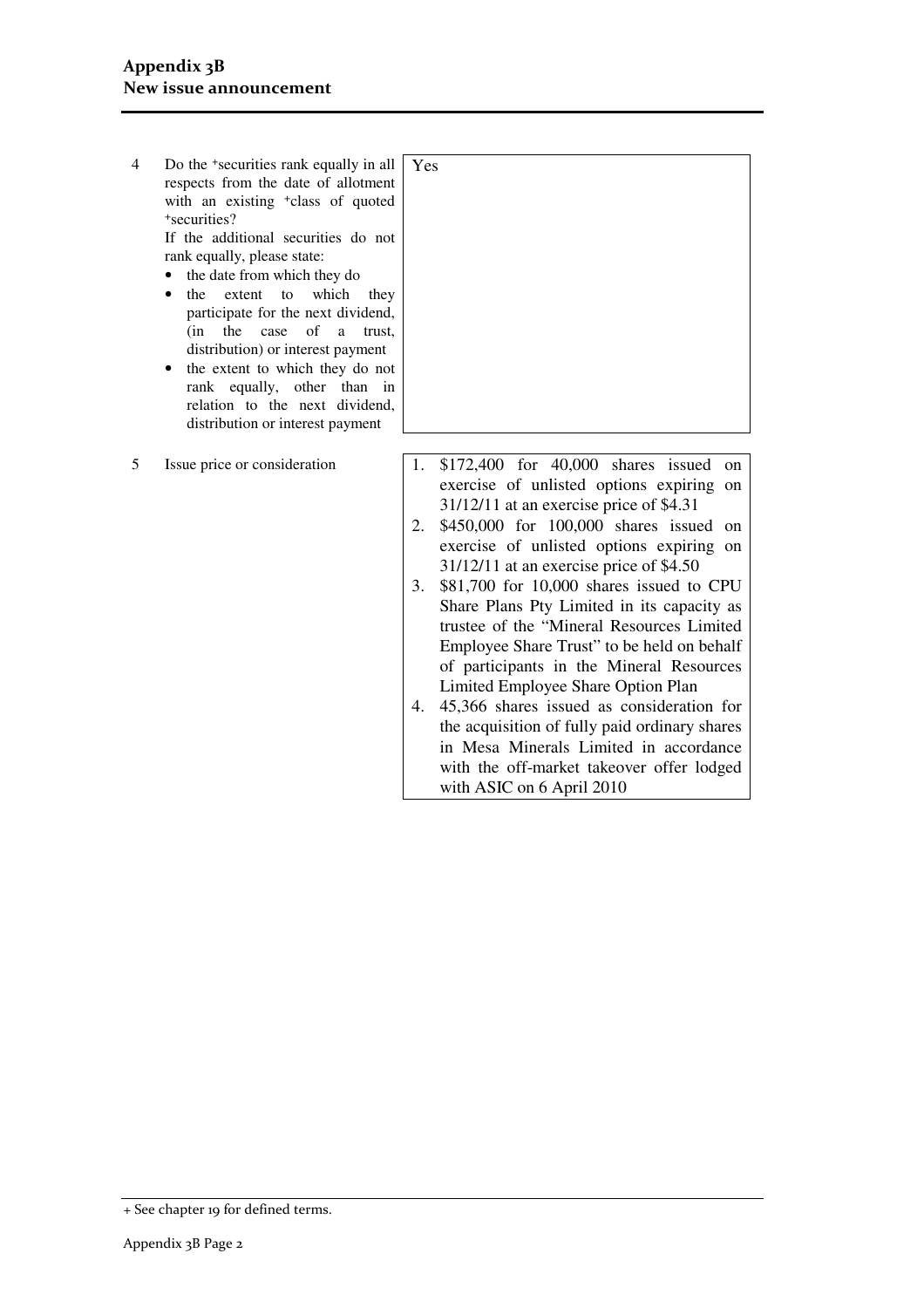| 6 | Purpose of the issue<br>(If issued as consideration for the<br>acquisition of assets, clearly identify<br>those assets) | 1. | 40,000 shares issued on exercise<br>of<br>unlisted options expiring on 31/12/11 at an<br>exercise price of \$4.31             |
|---|-------------------------------------------------------------------------------------------------------------------------|----|-------------------------------------------------------------------------------------------------------------------------------|
|   |                                                                                                                         | 2. | 100,000 shares issued on exercise of<br>unlisted options expiring on 31/12/11 at an<br>exercise price of \$4.50               |
|   |                                                                                                                         | 3. | 10,000 shares issued to CPU Share Plans                                                                                       |
|   |                                                                                                                         |    | Pty Limited in its capacity as trustee of the                                                                                 |
|   |                                                                                                                         |    | "Mineral Resources Limited Employee"                                                                                          |
|   |                                                                                                                         |    | Share Trust" issued as a result of the<br>exercise of 10,000 unlisted options<br>expiring on 15/01/12 at an exercise price of |
|   |                                                                                                                         |    | \$1.90 pursuant to the terms of the Mineral                                                                                   |
|   |                                                                                                                         |    | Resources Limited Employee Share Option<br>Plan                                                                               |
|   |                                                                                                                         | 4. | 45,366 shares issued as consideration for                                                                                     |
|   |                                                                                                                         |    | the acquisition of fully paid ordinary shares                                                                                 |
|   |                                                                                                                         |    | in Mesa Minerals Limited in accordance                                                                                        |
|   |                                                                                                                         |    | with the off-market takeover offer lodged<br>with ASIC on 6 April 2010                                                        |

04 August 2010

- 7 Dates of entering <sup>+</sup> securities into uncertificated holdings or despatch of certificates
- 8 Number and <sup>+</sup>class of all + securities quoted on ASX (*including* the securities in clause 2 if applicable)

|   |                                                  | Number | <sup>+</sup> Class     |
|---|--------------------------------------------------|--------|------------------------|
| 8 | Number and <sup>+</sup> class of all 161,853,768 |        | <b>Ordinary Shares</b> |
|   | *securities<br>quoted on ASX                     |        |                        |
|   | <i>(including the securities in clause 2)</i>    |        |                        |
|   | if applicable)                                   |        |                        |
|   |                                                  |        |                        |
|   |                                                  |        |                        |

|   |                                                                 | Number     | <sup>+</sup> Class       |
|---|-----------------------------------------------------------------|------------|--------------------------|
| 9 | <b>Number</b><br>and<br><sup>+</sup> class<br>all<br>of         | 5,000,000  | Options \$6.05, 6/8/10   |
|   | *securities not quoted on ASX                                   | 436,900    | Options \$1.80, 15/1/11  |
|   | <i>(including the securities in clause 2)</i><br>if applicable) | 10,000,000 | Options \$6.05, 6/8/11   |
|   |                                                                 | 700,000    | Options \$1.90, 15/1/12  |
|   |                                                                 | 30,000     | Options \$3.93, 15/1/13  |
|   |                                                                 | 1,077,500  | Options \$2.00, 15/1/13  |
|   |                                                                 | 232,500    | Options \$4.31, 31/12/11 |
|   |                                                                 | 382,500    | Options \$6.31, 31/12/11 |
|   |                                                                 | 50,000     | Options \$3.00, 31/12/11 |
|   |                                                                 | 300,000    | Options \$6.50, 31/12/11 |
|   |                                                                 |            |                          |

10 Dividend policy (in the case of a trust, distribution policy) on the increased capital (interests) Ordinary shares participate equally with existing shareholders

<sup>+</sup> See chapter 19 for defined terms.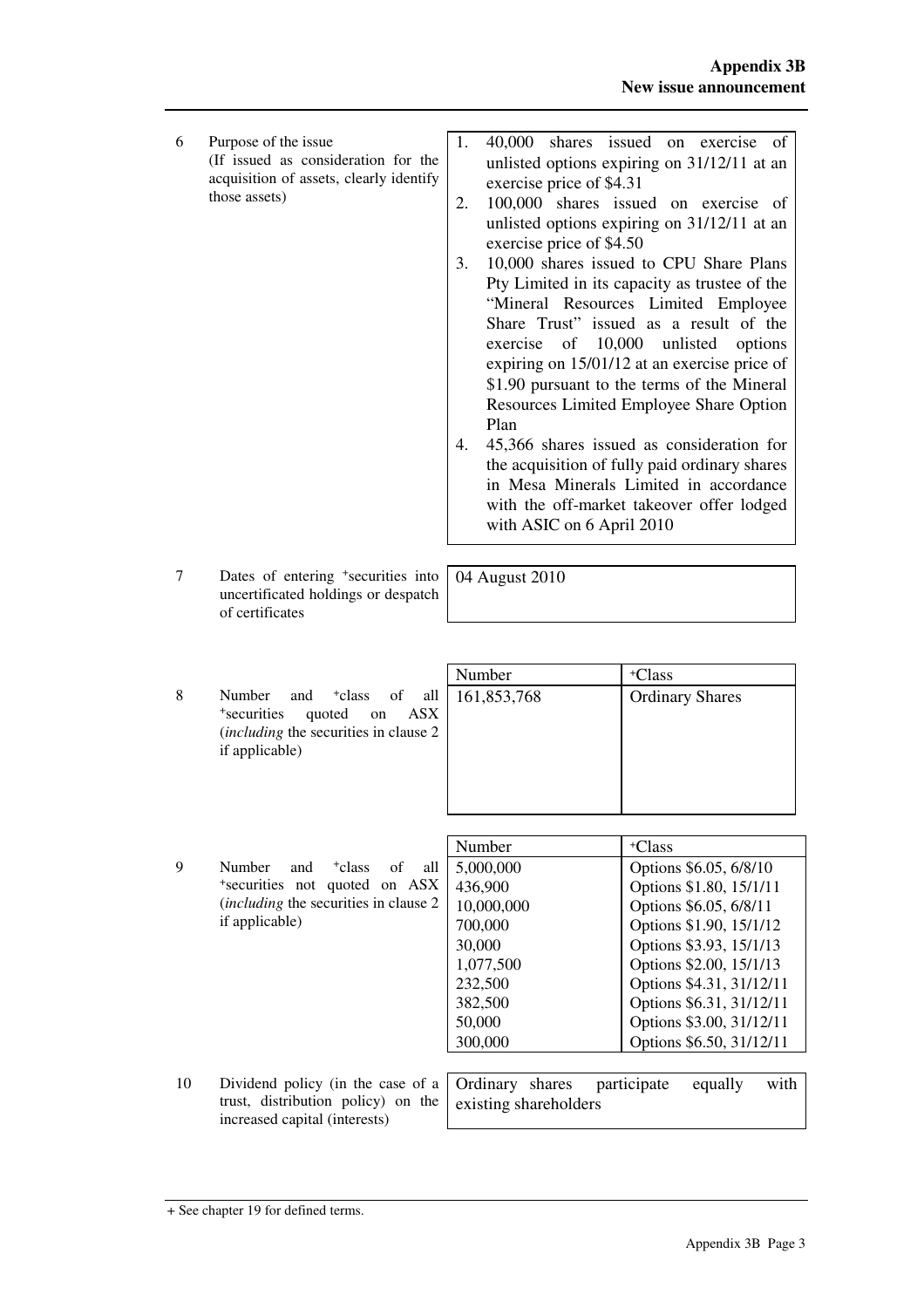# **Part 2 - Bonus issue or pro rata issue**

| 11 | security<br>holder<br>approval<br><b>Is</b><br>required?                                                    |  |
|----|-------------------------------------------------------------------------------------------------------------|--|
| 12 | Is the issue renounceable or non-<br>renounceable?                                                          |  |
| 13 | Ratio in which the <sup>+</sup> securities will<br>be offered                                               |  |
| 14 | <sup>+</sup> Class of <sup>+</sup> securities to which the<br>offer relates                                 |  |
| 15 | <sup>+</sup> Record<br>date<br>determine<br>to<br>entitlements                                              |  |
| 16 | Will holdings on different registers<br>(or subregisters) be aggregated for<br>calculating entitlements?    |  |
| 17 | Policy for deciding entitlements in<br>relation to fractions                                                |  |
|    |                                                                                                             |  |
| 18 | Names of countries in which the<br>entity has *security holders who will<br>not be sent new issue documents |  |
|    | Note: Security holders must be told how their<br>entitlements are to be dealt with.                         |  |
|    | Cross reference: rule 7.7.                                                                                  |  |
|    |                                                                                                             |  |
| 19 | Closing<br>date<br>for<br>of<br>receipt<br>acceptances or renunciations                                     |  |
| 20 | Names of any underwriters                                                                                   |  |
|    |                                                                                                             |  |
|    |                                                                                                             |  |
| 21 | Amount of any underwriting fee or<br>commission                                                             |  |
|    |                                                                                                             |  |
| 22 | Names of any brokers to the issue                                                                           |  |
|    |                                                                                                             |  |
| 23 | Fee or commission payable to the<br>broker to the issue                                                     |  |
|    |                                                                                                             |  |

<sup>+</sup> See chapter 19 for defined terms.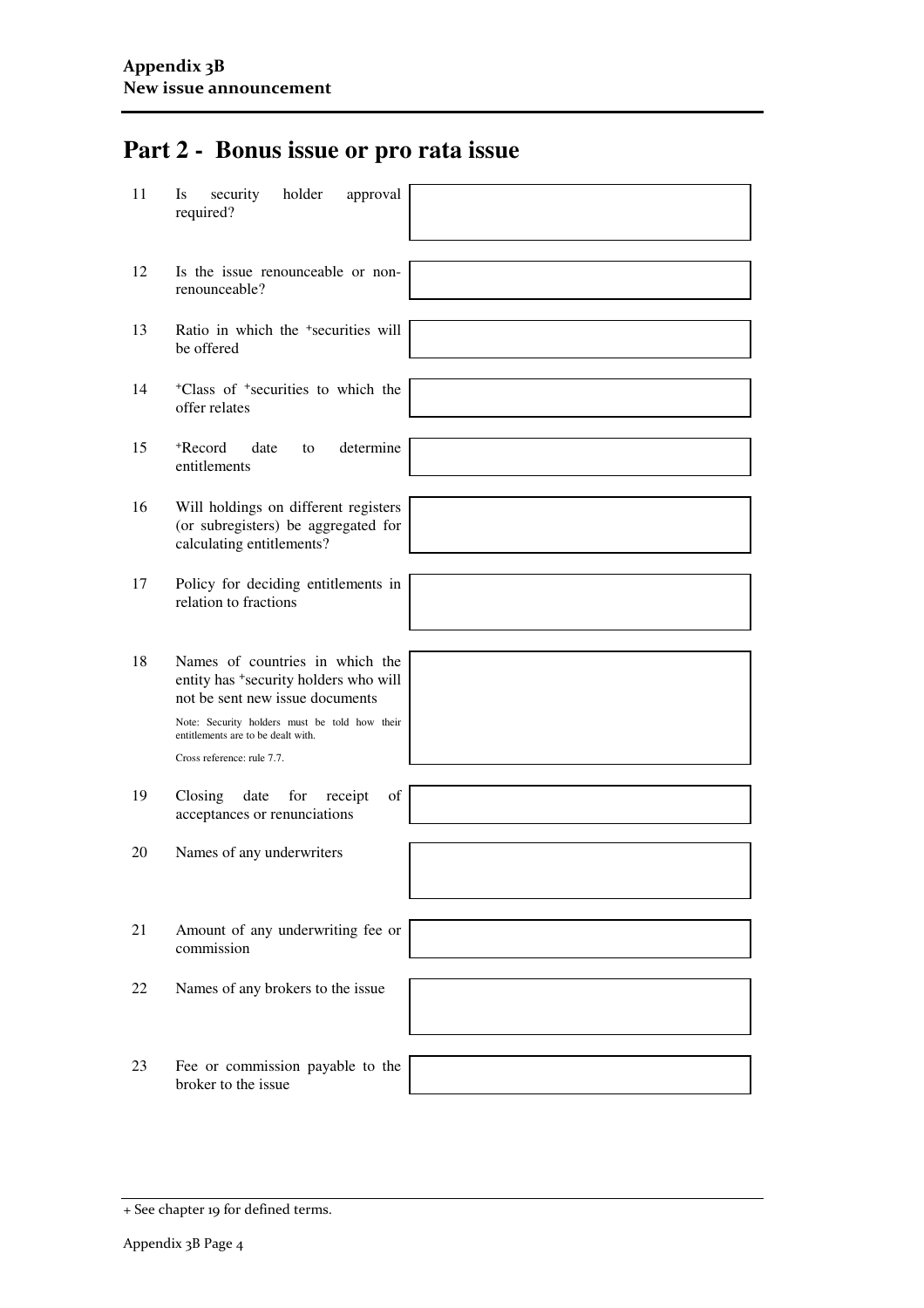- 24 Amount of any handling fee payable to brokers who lodge acceptances or renunciations on behalf of + security holders
- 25 If the issue is contingent on + security holders' approval, the date of the meeting
- 26 Date entitlement and acceptance form and prospectus or Product Disclosure Statement will be sent to persons entitled
- 27 If the entity has issued options, and the terms entitle option holders to participate on exercise, the date on which notices will be sent to option holders
- 28 Date rights trading will begin (if applicable)
- 29 Date rights trading will end (if applicable)
- 30 How do <sup>+</sup> security holders sell their entitlements *in full* through a broker?
- 31 How do <sup>+</sup> security holders sell *part* of their entitlements through a broker and accept for the balance?
- 32 How do <sup>+</sup> security holders dispose of their entitlements (except by sale through a broker)?
- 33 <sup>+</sup>Despatch date



### **Part 3 - Quotation of securities**

*You need only complete this section if you are applying for quotation of securities* 

34 Type of securities (*tick one*) (a)  $\bigcup$  Securities described in Part 1 (b) All other securities Example: restricted securities at the end of the escrowed period, partly paid securities that become fully paid, employee incentive share securities when restriction ends, securities issued on expiry or conversion of convertible securities

|  |  | + See chapter 19 for defined terms. |  |  |  |  |
|--|--|-------------------------------------|--|--|--|--|
|--|--|-------------------------------------|--|--|--|--|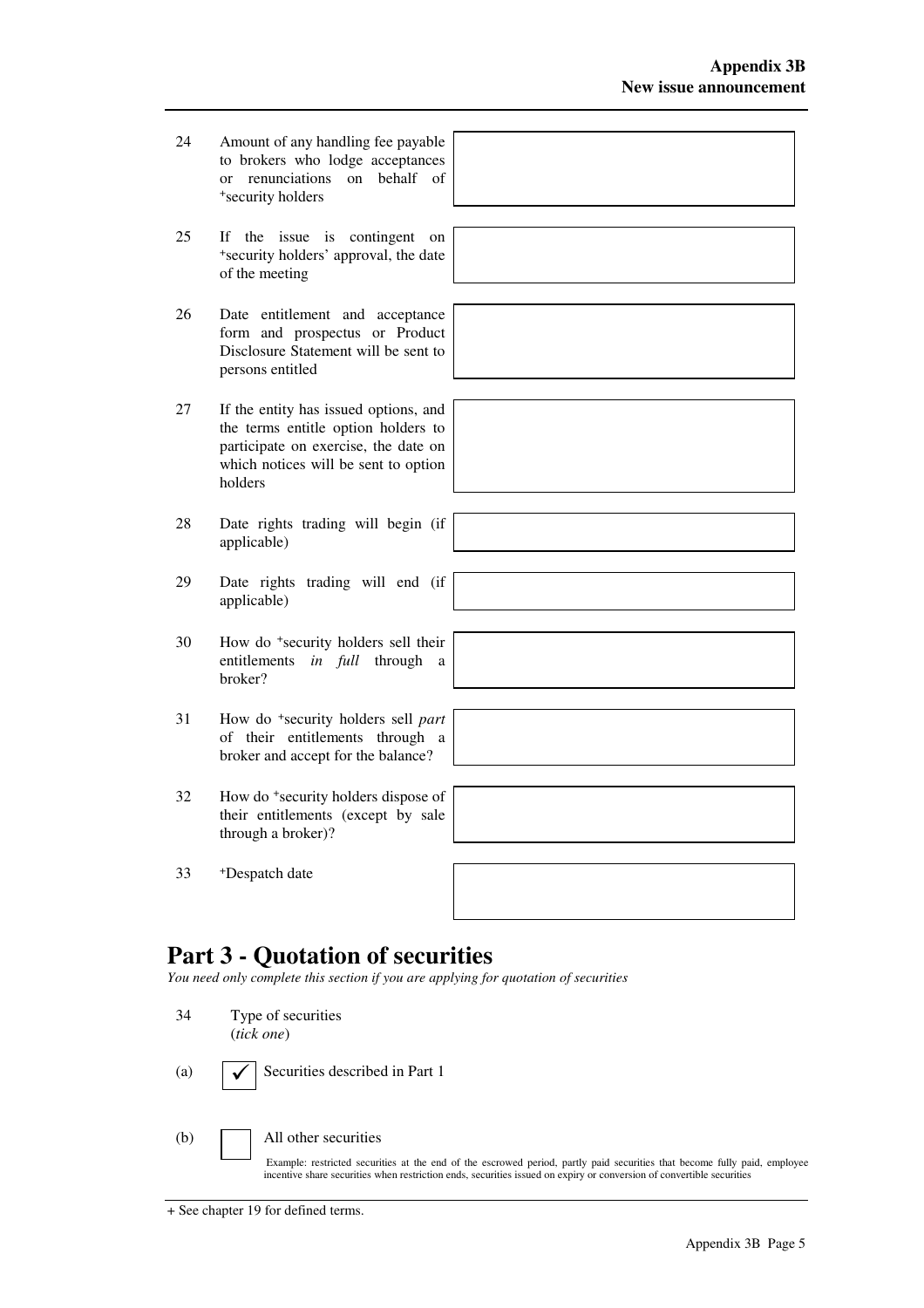#### **Entities that have ticked box 34(a)**

#### **Additional securities forming a new class of securities**

*Tick to indicate you are providing the information or documents*

| 35 | If the <sup>+</sup> securities are <sup>+</sup> equity securities, the names of the 20 largest holders of the<br>additional *securities, and the number and percentage of additional *securities held by<br>those holders                                                         |
|----|-----------------------------------------------------------------------------------------------------------------------------------------------------------------------------------------------------------------------------------------------------------------------------------|
| 36 | If the <sup>+</sup> securities are <sup>+</sup> equity securities, a distribution schedule of the additional<br>*securities setting out the number of holders in the categories<br>$1 - 1,000$<br>$1,001 - 5,000$<br>$5,001 - 10,000$<br>$10,001 - 100,000$<br>$100,001$ and over |
| 37 | A copy of any trust deed for the additional +securities                                                                                                                                                                                                                           |

#### **Entities that have ticked box 34(b)**

| 38 | Number of securities for which<br><sup>+</sup> quotation is sought                                                                                                                                                                                                                                                                                                                                                                                                                                                                                                 |  |
|----|--------------------------------------------------------------------------------------------------------------------------------------------------------------------------------------------------------------------------------------------------------------------------------------------------------------------------------------------------------------------------------------------------------------------------------------------------------------------------------------------------------------------------------------------------------------------|--|
| 39 | Class of <sup>+</sup> securities for which<br>quotation is sought                                                                                                                                                                                                                                                                                                                                                                                                                                                                                                  |  |
| 40 | Do the <sup>+</sup> securities rank equally in all<br>respects from the date of allotment<br>with an existing <sup>+</sup> class of quoted<br><sup>+</sup> securities?<br>If the additional securities do not<br>rank equally, please state:<br>the date from which they do<br>extent to which they<br>the<br>participate for the next dividend,<br>the case of<br>(in<br>trust.<br>a<br>distribution) or interest payment<br>the extent to which they do not<br>rank equally, other than in<br>relation to the next dividend.<br>distribution or interest payment |  |

<sup>+</sup> See chapter 19 for defined terms.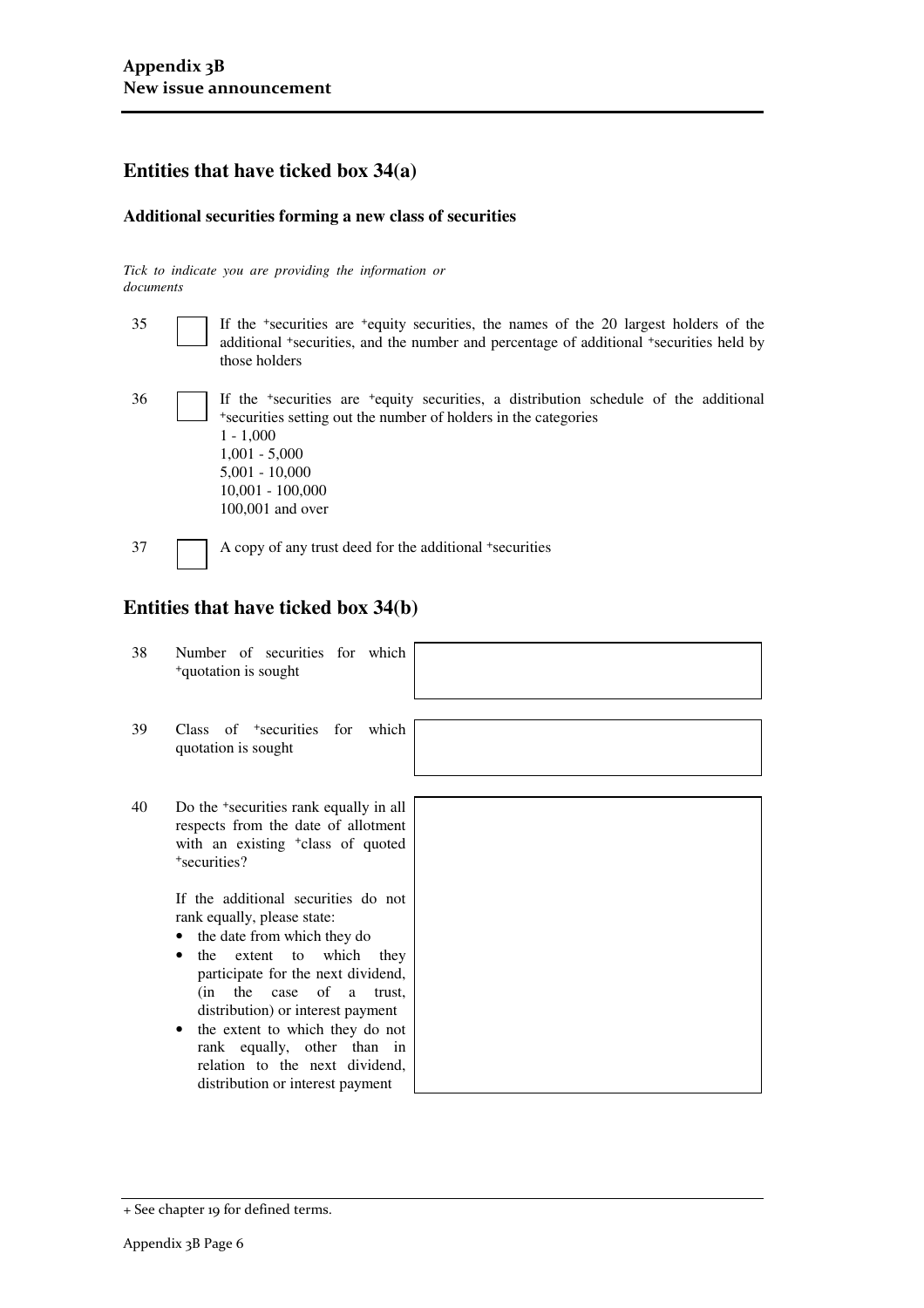- 41 Reason for request for quotation now Example: In the case of restricted securities, end of restriction period (if issued upon conversion of another security, clearly identify that other security) Number | +Class
	- 42 Number and <sup>+</sup>class of all <sup>+</sup> securities quoted on ASX (*including* the securities in clause 38)

| +Class |
|--------|
|        |
|        |
|        |
|        |
|        |
|        |

<sup>+</sup> See chapter 19 for defined terms.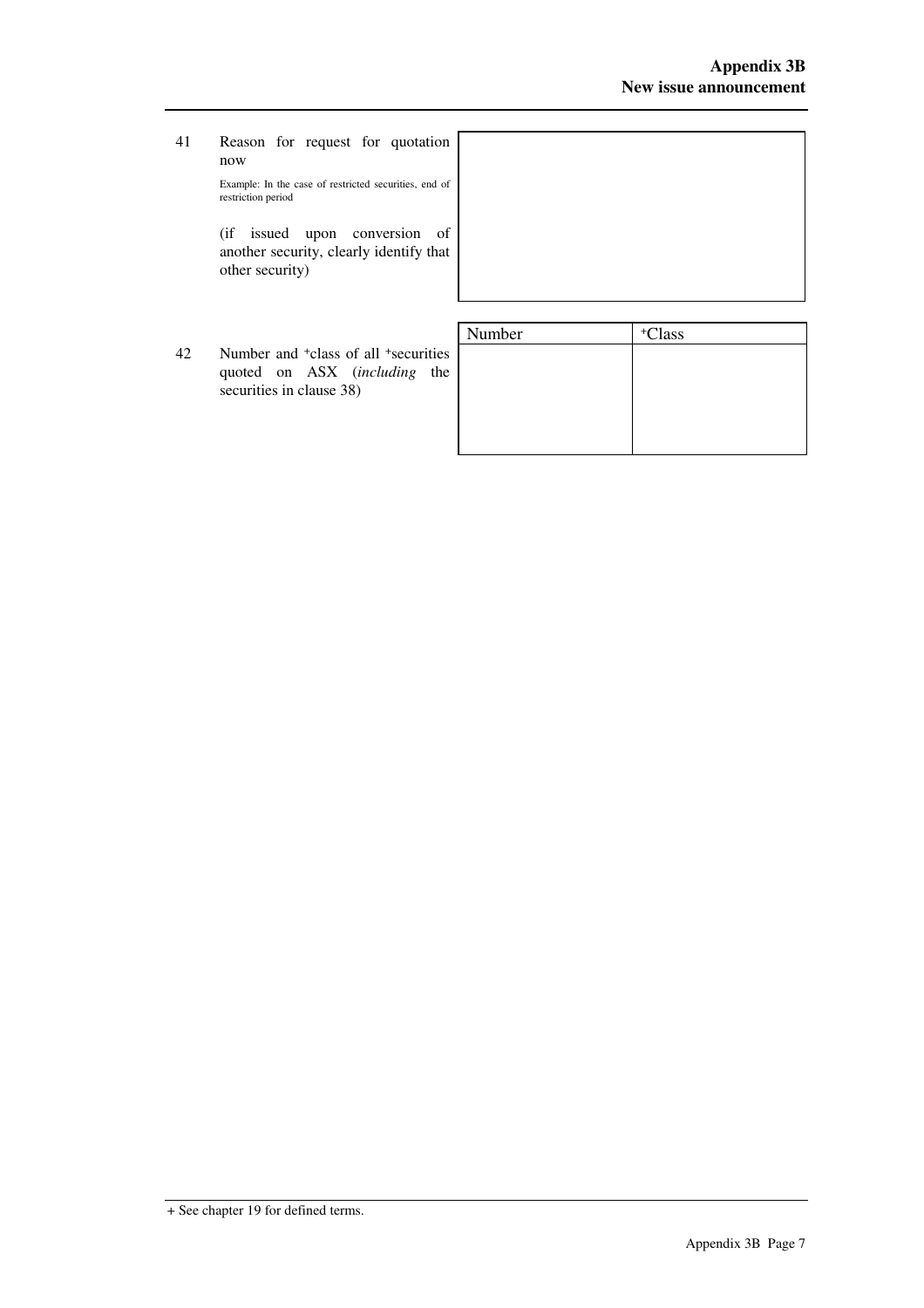#### **Quotation agreement**

- 1 +Quotation of our additional +securities is in ASX's absolute discretion. ASX may quote the +securities on any conditions it decides.
- 2 We warrant the following to ASX.
	- The issue of the <sup>+</sup>securities to be quoted complies with the law and is not for an illegal purpose.
	- There is no reason why those +securities should not be granted +quotation.
	- An offer of the <sup>+</sup>securities for sale within 12 months after their issue will not require disclosure under section 707(3) or section 1012C(6) of the Corporations Act.

Note: An entity may need to obtain appropriate warranties from subscribers for the securities in order to be able to give this warranty

- Section 724 or section 1016E of the Corporations Act does not apply to any applications received by us in relation to any +securities to be quoted and that no-one has any right to return any +securities to be quoted under sections 737, 738 or 1016F of the Corporations Act at the time that we request that the +securities be quoted.
- We warrant that if confirmation is required under section 1017F of the Corporations Act in relation to the +securities to be quoted, it has been provided at the time that we request that the +securities be quoted.
- If we are a trust, we warrant that no person has the right to return the <sup>+</sup>securities to be quoted under section 1019B of the Corporations Act at the time that we request that the <sup>+</sup>securities be quoted.
- 3 We will indemnify ASX to the fullest extent permitted by law in respect of any claim, action or expense arising from or connected with any breach of the warranties in this agreement.
- 4 We give ASX the information and documents required by this form. If any information or document not available now, will give it to ASX before +quotation of the +securities begins. We acknowledge that ASX is relying on the information and documents. We warrant that they are (will be) true and complete.

Sign here: ......... Date: 04/08/10

Company Secretary

<sup>+</sup> See chapter 19 for defined terms.